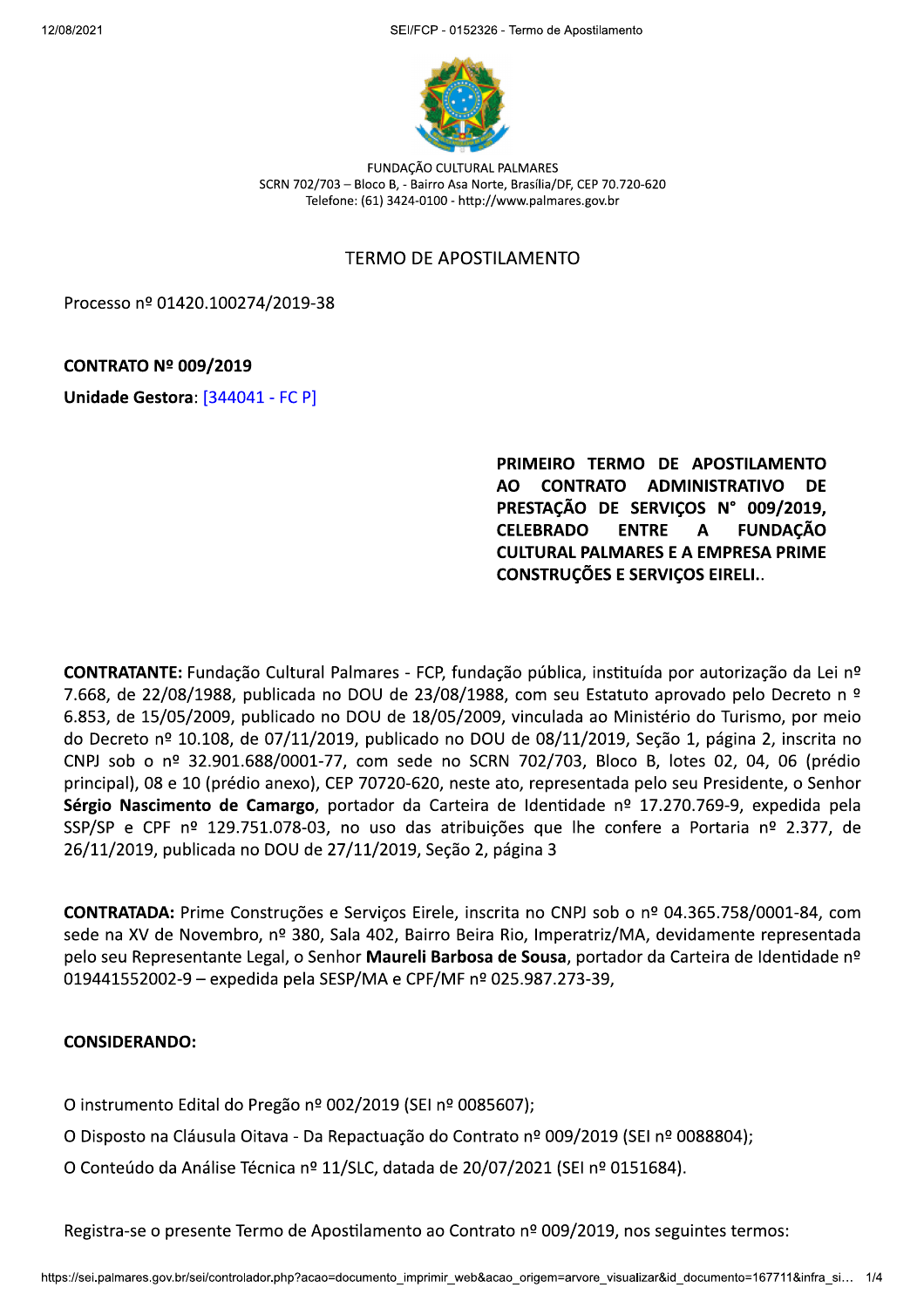# 1. CLÁUSULA PRIMEIRA - DO OBJETO

1.1. O presente Instrumento tem por objeto a repactuação do Contrato nº 009/2019, que tem por finalidade a prestação de serviços continuados, sob a forma de execução indireta, para limpeza e conservação, de áreas internas e externas do Sítio Histórico da Serra da Barriga, Município de União dos Palmares, Estado de Alagoas.

# 2. CLÁUSULA SEGUNDA - DA REPACTUAÇÃO

2.1. A repactuação tem previsão na Cláusula Oitava - Da Repactuação e do Reajuste do Contrato original, e é decorrente da Convenção Coletiva de Trabalho - CCT 2021/2021, do Sindicato das Empresas de Asseio e Conservação do Estado de Alagoas, CNPJ nº 24.256.042/0001-56, e do SindLimp. AL, CNPJ nº 08.501.710/0001-07, registrada no Ministério do Trabalho e Emprego sob o nº AL000031/2021, tendo como vigência o período de 1º de janeiro de 2021 a 31 de dezembro d

2.2. O percentual de reajuste será da seguinte forma:

2.2.1) Reajustar os valores contratados, relativos a salários em 5,12% (cinco vírgula doze por cento), com fundamento na Cláusula Terceira - Dos Pisos Salariais, da CCT 2021/2021;

2.2.2) Majoração do Ticket Alimentação em 5,26% (cinco vírgula vinte e seis por cento) em relação à Convenção Coletiva de Trabalho/2020, para o valor facial de R\$ 20,00 (vinte reais), com fundamento na Cláusula Nona - Da Alimentação do Trabalhador, da CCT 2021/2021, descontado 20% (vinte por cento).

#### 3. CLÁUSULA TERCEIRA - DO VALOR

3.1. Em decorrência do presente Termo de Apostilamento, fica alterada a Cláusula Sétima - Dos Valores do Contrato nº 009/2019, que passa para o valor de R\$ 12.027,58 (doze mil, vinte e sete reais e cinquenta e oito centavos) mensais e de R\$ 144.330,97 (cento e quarenta e quatro mil, trezentos e trinta reais e noventa e sete centavos), de acordo com o descrito a seguir:

| <b>Item</b>                     | Posto de Serviço            | Valor do<br><b>Salário</b><br>(R\$) | Valor<br>Proposto por<br>Empregado<br>(R5) | Quant.<br>de<br><b>Postos</b> | Valor Total mensal do Serviço<br>(R\$) |
|---------------------------------|-----------------------------|-------------------------------------|--------------------------------------------|-------------------------------|----------------------------------------|
|                                 | Servente de Limpeza Interna | 0,00                                | 3.006,90                                   | 1                             | 3.006,90                               |
| Ш                               | Servente de Limpeza Externa | 0.00                                | 3.006,90                                   | 3                             | 9.020,69                               |
| Valor Mensal dos Serviços (R\$) |                             |                                     |                                            |                               | 12.027,58                              |
| Valor Anual dos Serviços (R\$)  |                             |                                     |                                            |                               | 144.330,97                             |

3.2. Os efeitos financeiros decorrentes da presente repactuação deverão retroagir a 1º de janeiro de 2021, data base da categoria, e a vigência será de 1° de janeiro a 30 de dezembro de 2021.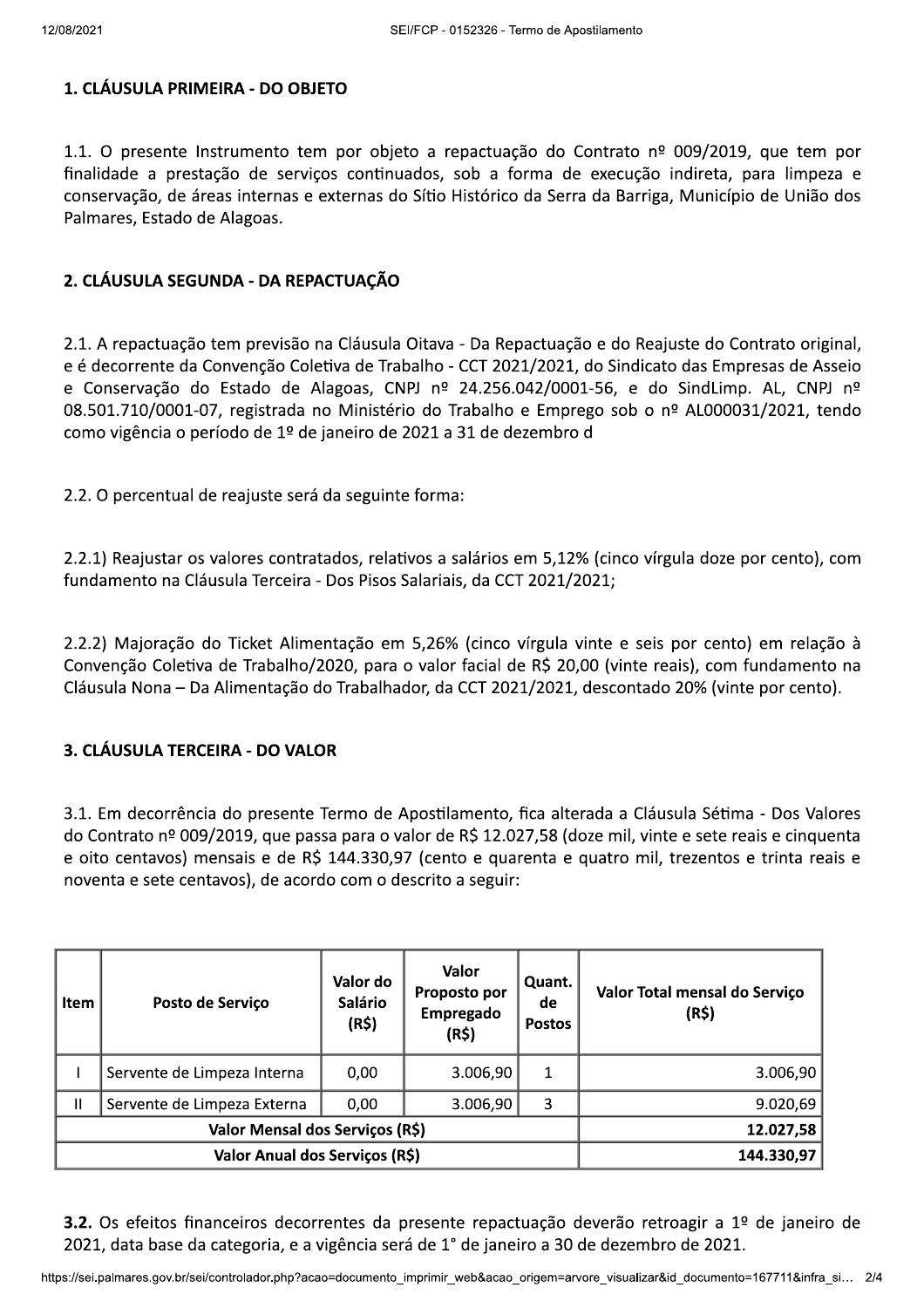3.3. Em decorrência dos efeitos retroativos trazidos pela repactuação supramencionada, ficam devidas à **CONTRATADA** as diferenças entre os valores efetivamente pagos e os valores devidos.

### 4. CLÁUSULA QUARTA - DA GARANTIA

4.1. A CONTRATADA deverá apresentar, nos termos da Cláusula Treze, no prazo máximo de 10 (dez) dias úteis, contados da data de assinatura do presente Termo de Apostilamento, comprovante de complementação de prestação de garantia equivalente a 5% (cinco por cento) do valor atualizado do Contrato, nos termos do art. 56 da Lei nº 8.666/1993.

# 5. CLÁUSULA QUINTA - DA DOTAÇÃO ORÇAMENTÁRIA

5.1. A despesa oriunda do presente Termo de Apostilamento correrá à conta dos recursos orçamentários consignados à CONTRATADA, no Orçamento da União, para o exercício de 2021, Nota de Empenho nº 2021NE000045, na classificação abaixo:

Gestão/Unidade: 344041 - FCP/MINC Natureza de Despesa: 339037 PTRES: 190465 PI: T20004PA039 Fonte: 0100000000

#### 6. CLÁUSULA SEXTA - DO FUNDAMENTO LEGAL

6.1. O presente Termo de Apostilamento encontra amparo legal no inciso XI do artigo 40, no inciso III do art. 55, no e § 8º do art. 65, da Lei nº 8.666/1993; nos artigos 1º, 2º e 3º da Lei nº 10.192/2001, art. 13 do Decreto nº 9.507, de 21/09/2018 e no art. 61 da Instrução Normativa SEGES/MP nº 05, de 26/05/2017.

# 7. CLÁUSULA SÉTIMA - DA RATIFICAÇÃO

7.1. Ficam ratificadas as demais Cláusulas e condições estabelecidas no Contrato inicial celebrado entre as partes.

7.2. Este Apostilamento é parte integrante do Contrato nº 009/2019.

(assinatura eletrônica) Sérgio Nascimento de Camargo Presidente da Fundação Cultural Palmares

Documento assinado eletronicamente por Sergio Nascimento de Camargo, Presidente, em 28/07/2021, às 14:07, conforme horário oficial de Brasília, com fundamento no art. 6º, § 1º, do